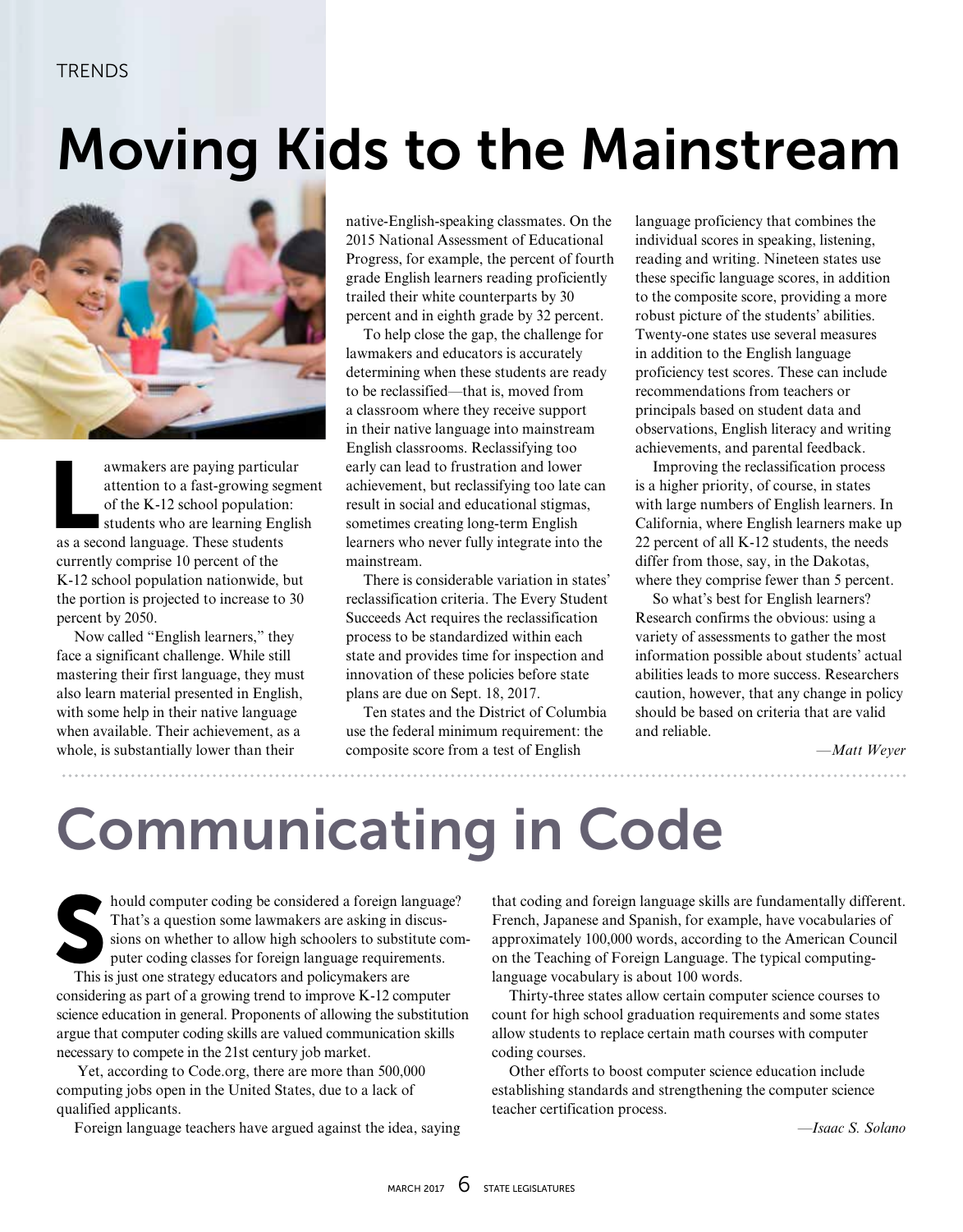# Human Trafficking Hotline

#### Human Trafficking Defined

Human trafficking is the illegal practice of procuring or trading in human beings, a modern-day form of slavery. It involves controlling a person through force, fraud or coercion to obtain some type of labor or commercial sex act.

The battle against human<br>trafficking continues. Ev<br>has passed a law to prose<br>traffickers, yet often the<br>remains unaware that trafficking is trafficking continues. Every state has passed a law to prosecute traffickers, yet often the public remains unaware that trafficking is occurring close to home or that nearby businesses may be benefiting from criminal sex or labor trafficking activity.

One tool many states are using is the National Human Trafficking Hotline, a telephone and web service survivors can turn to for help and that the public can use to report suspected cases.

Twenty-nine states and the District of Columbia require or encourage state entities to educate the public about the hotline. Eighteen states and the District require information about the free service to be



posted during major sporting events and conventions or permanently in certain businesses and facilities, including hotels, adult entertainment venues, hospitals, massage salons, rest areas, truck stops, bars, night clubs and agricultural labor offices.

Calls increase in number every year. In 2012, the hotline received 13,325 calls, resulting in 3,279 reported cases; last year

### Top Places for Trafficking

#### Labor Trafficking

- 1. Domestic Work
- 2. Agriculture
- 3. Traveling Sales Crews
- 4. Restaurants/Food Service
- 5. Health & Beauty Services

#### Sex Trafficking

- 1. Hotel/Motel-Based
- 2. Commercial-Front Brothels
- 3. Online Ad, Venue Unknown
- 4. Residential Brothels
- 5. Street-Based

*Source: The National Hotline*

it received 20,424 calls, with 5,748 cases reported.

What is the hotline number? 1 (888) 373-7888. You can also go to the website humantraffickinghotline.org.

*—Rich Williams*

. . . . . . . . . . . .

### Aid-in-Dying Laws Spread

ne of Colorado's November ballot initiatives made<br>the state the latest to legalize physician aid in dying<br>which allows a terminally ill patient to receive life-<br>ending medication from a doctor. The state is not<br>the first t the state the latest to legalize physician aid in dying, which allows a terminally ill patient to receive lifeending medication from a doctor. The state is not the first to consider this controversial and emotional issue, also known as physician-assisted suicide or death with dignity, nor is it anticipated to be the last.

Laws in five states—California, Colorado, Oregon, Vermont and Washington—currently allow physician aid in dying. A court ruling in Montana provides protection from prosecution to physicians who aid dying patients.

Oregon was the first state to allow physician aid in dying in 1997, when voters approved the Death with Dignity Act. Colorado and Washington joined Oregon in approving the practice through a voter-initiative process. Vermont and California legalized the practice through legislation in 2013 and 2015, respectively.

Although not always easy to implement, states with current aid-

in-dying laws have developed guidelines for participating patients, including eligibility and reporting requirements. In Oregon, for example, participating patients must be state residents who are at least 18 years old. In addition, they must have been diagnosed as terminally ill with a prognosis of dying within six months, and have the ability to communicate their own health care decisions.

Comparable legislation has been considered but not passed in more than 20 states.

Some opponents fear that physician aid in dying creates the potential for abuse, particularly toward the elderly or people with disabilities, who could be pressured to end their lives. In addition, some religious groups oppose the legislation for moral reasons, and some physicians oppose the act because they feel it directly contradicts their responsibility to help patients. Supporters argue that the bills include safeguards against such abuse and help patients end their suffering in a humane way.

*—Samantha Scotti*